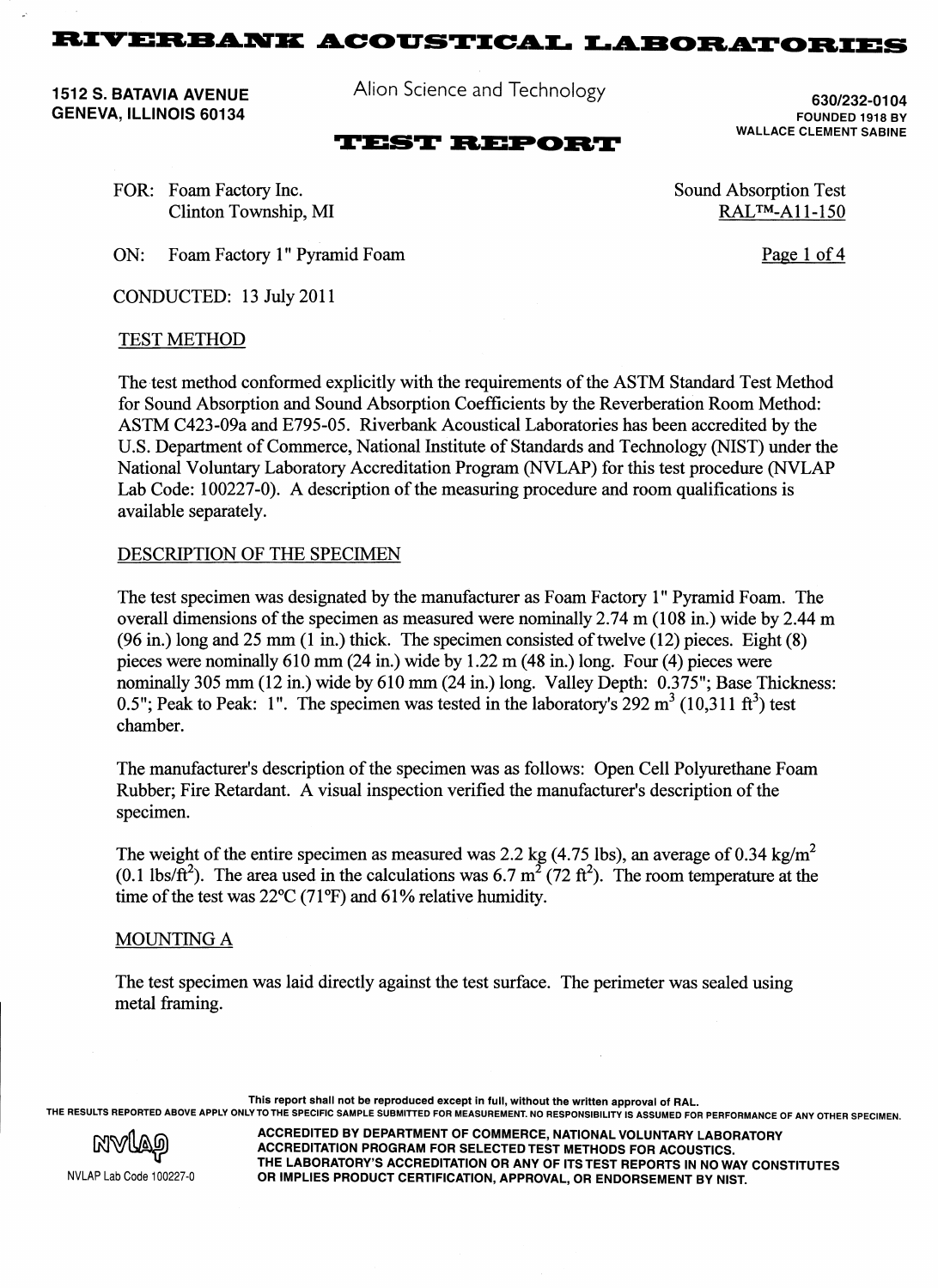1512 S. BATAVIA AVENUE GENEVA, ILLINOIS 60134

Alion Science and Technology

630/232-01 04 FOUNDED 1918 BY WALLACE CLEMENT SABINE

# **TEST REPORT**

Foam Factory Inc.

Page 2 of 4

RAL™-A11-150

13 July 2011

### TEST RESULTS

| 1/3 Octave Center | Absorption   | <b>Total Absorption</b> |
|-------------------|--------------|-------------------------|
| Frequency         | Coefficient  | In Sabins               |
| (Hz)              |              |                         |
| 100               | 0.10         | 7.45                    |
| ** 125            | 0.14<br>ł,   | 9.79                    |
| 160               | 0.14         | 10.33                   |
| 200               | 0.13         | 9.53                    |
| $** 250$          | 0.13         | 9.13                    |
| 315               | 0.18         | 12.97                   |
| 400               | 0.22         | 16.15                   |
| ** 500            | 0.31         | 21.98                   |
| 630               | 0.35         | 25.10                   |
| 800               | 0.39         | 28.40                   |
| ** 1000           | 0.43         | 31.29                   |
| 1250              | 0.44         | 31.77                   |
| 1600              | 0.44         | 31.86                   |
| ** 2000           | 0.46         | 32.91                   |
| 2500              | 0.48         | 34.82                   |
| 3150              | 0.52         | 37.22                   |
| ** 4000           | 0.54         | 39.22                   |
| 5000              | 0.61         | 43.87                   |
|                   | $SAA = 0.33$ |                         |
|                   | $NRC = 0.35$ |                         |

This report shall not be reproduced except in full, without the written approval of RAL. THE RESULTS REPORTED ABOVE APPLY ONLY TO THE SPECIFIC SAMPLE SUBMITTED FOR MEASUREMENT. NO RESPONSIBILITY IS ASSUMED FOR PERFORMANCE OF ANY OTHER SPECIMEN.



ACCREDITED BY DEPARTMENT OF COMMERCE, NATIONAL VOLUNTARY LABORATORY ACCREDITATION PROGRAM FOR SELECTED TEST METHODS FOR ACOUSTICS. THE LABORATORY'S ACCREDITATION OR ANY OF ITS TEST REPORTS IN NO WAY CONSTITUTES OR IMPLIES PRODUCT CERTIFICATION, APPROVAL, OR ENDORSEMENT BY NIST.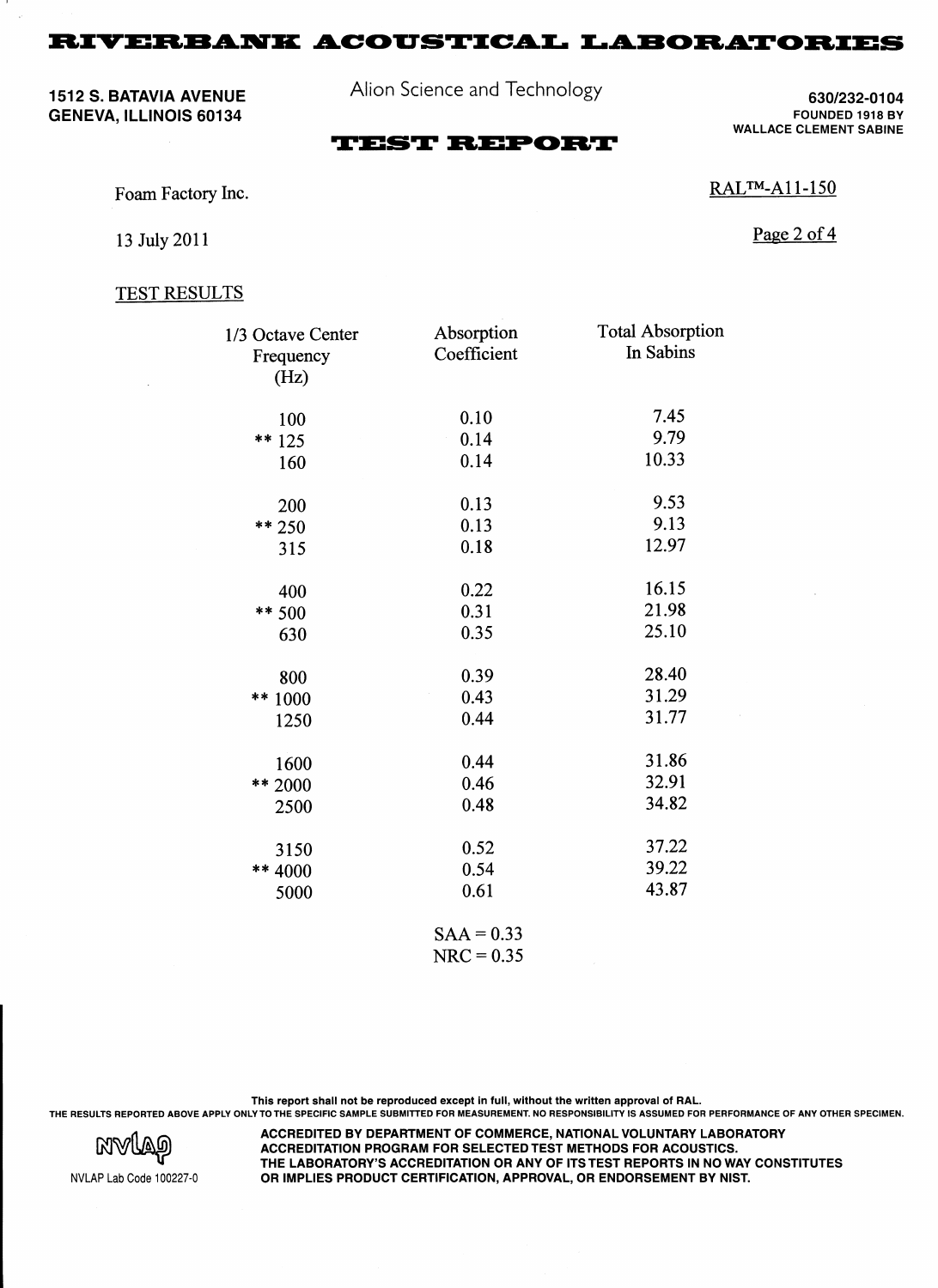1512 S. BATAVIA AVENUE GENEVA, ILLINOIS 60134

Alion Science and Technology

630/232-01 04 FOUNDED 1918 BY WALLACE CLEMENT SABINE

### **TEST REPORT**

Foam Factory Inc.

13 July 2011

RAL™-A11-150

Page 3 of 4

### TEST RESULTS (Continued)

The sound absorption average (SAA) is defined as a single number rating, the average, rounded to the nearest 0.01, of the sound absorption coefficient of a material for the twelve one-third octave bands from 200 through 2500 Hz, inclusive.

The noise reduction coefficient (NRC) is defined from previous versions of this same test method as the average of the coefficients at 250, 500, 1000, and 2000 Hz, expressed to the nearest integral multiple of 0.05.

Tested by Dean Victor Approved by David L. Moyer

Senior Experimentalist Laboratory Manager

This report shall not be reproduced except in full, without the written approval of RAL. THE RESULTS REPORTED ABOVE APPLY ONLY TO THE SPECIFIC SAMPLE SUBMITTED FOR MEASUREMENT. NO RESPONSIBILITY IS ASSUMED FOR PERFORMANCE OF ANY OTHER SPECIMEN.



NVLAP Lab Code 100227·0

ACCREDITED BY DEPARTMENT OF COMMERCE, NATIONAL VOLUNTARY LABORATORY ACCREDITATION PROGRAM FOR SELECTED TEST METHODS FOR ACOUSTICS. THE LABORATORY'S ACCREDITATION OR ANY OF ITS TEST REPORTS IN NO WAY CONSTITUTES OR IMPLIES PRODUCT CERTIFICATION, APPROVAL, OR ENDORSEMENT BY NIST.